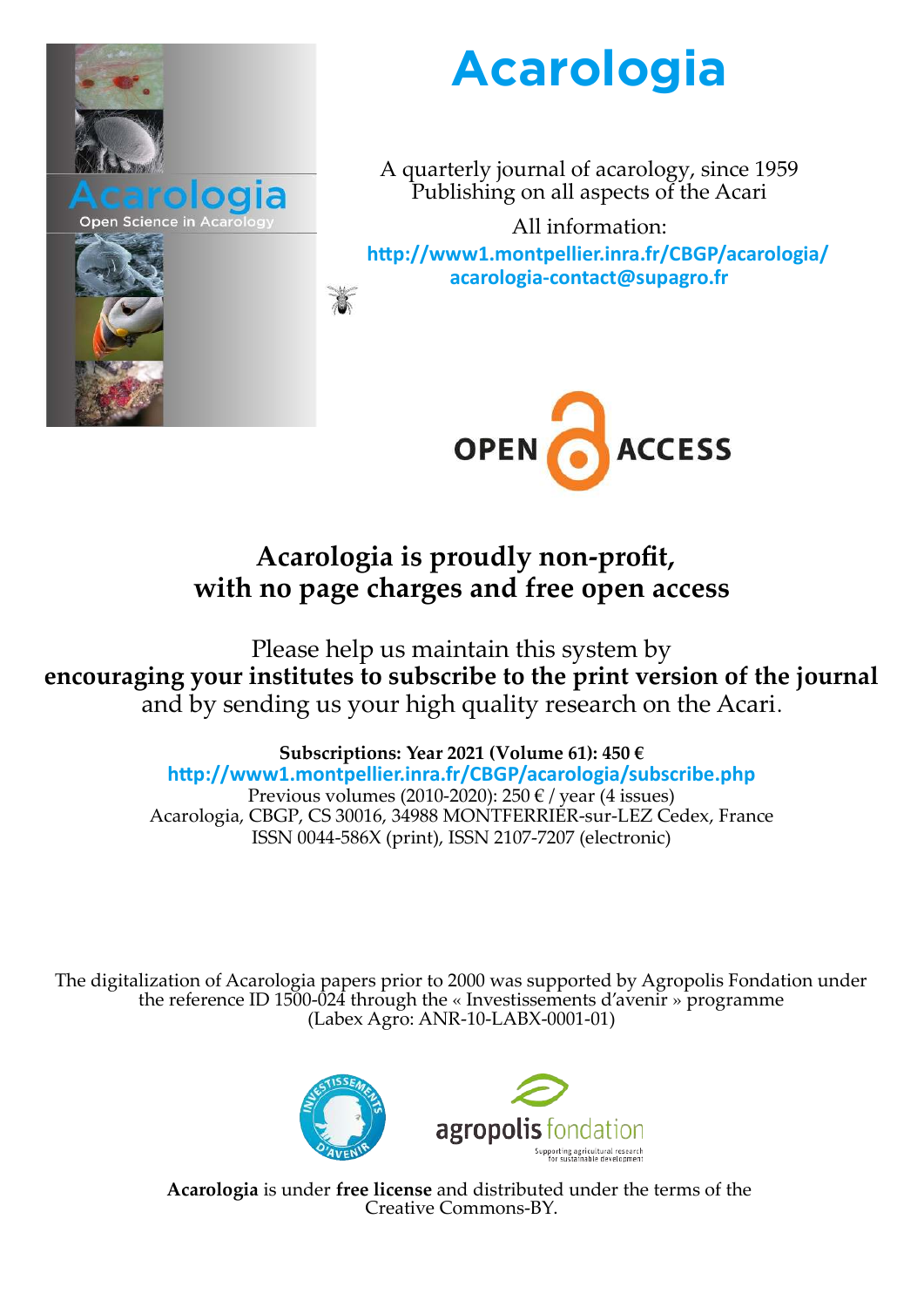# **Acarologia**

**Open Science** in Acarology

## **New records of flat mites (Acari: Tenuipalpidae) from India**

Subhasree Mitra*<sup>a</sup>* , Shelley Acharya*<sup>b</sup>* , Sujay Ghosh*<sup>a</sup>*

*<sup>a</sup>* Department of Zoology, University of Calcutta, 35 Ballygunge Circular Road, Kolkata-700019, India. *<sup>b</sup>* Zoological Survey of India, M- Block, New Alipore, Kolkata-700053, India.

### Short note

### ABSTRACT

Six species of Tenuipalpidae are reported for the first time from India among the seventeen species from South Bengal in the current collection. Among them, three species belong to the genus *Brevipalpus*, *B. melichrus* Pritchard and Baker, *B.mitrofanovi* (Pegazzano) and *B. turrialbensis* Manson; one species of the genus *Cenopalpus*, *C. picitilis* Chaudhri; and the remaining two species belong to the genus *Tenuipalpus*, *T. crassulus* Baker and Tuttle and *T. leipoldti* Meyer.

Keywords *Brevipalpus*, *Tenuipalpus*, *Cenopalpus*, plant mite Zoobank http://zoobank.org/F5BD89F1-2336-4659-9929-70B044B5B805

## Introduction

The Tenuipalpidae (Acari: Prostigmata: Tetranychoidea) commonly known as flat mites or false spider mites is cosmopolitan in distribution and economically very important pest species as they infest fruit trees, vegetables, crops, medicinal, ornamental and other economic plants and causes economic loss. More than 1100 species under 38 genera of flat mites are reported across the world (Beard *et al.*, 2014). Presently 102 species under 15 genera are found in India as per latest record by Gupta and Mandal (2015). In present study we report seventeen tenuipalpid species from southern part of West Bengal of which six species are new to the Indian fauna.

## Materials and methods

We conducted monthly field survey from 3 January 2015 to 29 December 2017 in various agri-horticultural crop fields, as well as forest and grassland of southern part of West Bengal, India. A total of 2762 leaf samples were brought to the laboratory and examined under a stereoscopic research microscope (Motic SMZ-168 Stereo Zoom Microscope). Mite specimens were temporarily preserved in 70% ethyl alcohol and were cleared in lactic acid (50%) for 24-48 hours then mounted on slides in Hoyer's medium (Walter and Krantz, 2009) and slides were dried on a hot-plate at 40°C for further taxonomic identification. Mites were initially examined under Motic DM-B1 Digital Microscope. For further analysis and detailed characterization NIKON Eclipse 50i DIC microscope was used.

The specimens were identified using the key of Mitrofanov (1973 a, b); Meyer (1993); Beard *et al.* (2012, 2015); Gupta and Mandal (2015) and Welbourn *et al.* (2017). For the classification the catalogue of Mesa *et al*., (2009) and checklist of Khanjani *et al*., (2013) were consulted. The specimens are deposited in the National Zoological Collection of Zoological Survey of India, Kolkata.

Received 10 May 2018 Accepted 22 September 2018 Published 12 October 2018

Corresponding author Sujay Ghosh: sgzoo@caluniv.ac.in

Academic editor Philippe Auger

DOI 10.24349/acarologia/20184291

C<sub>opyright</sub> Mitra S. *et al.*

Distributed under Creative Commons CC-BY 4.0

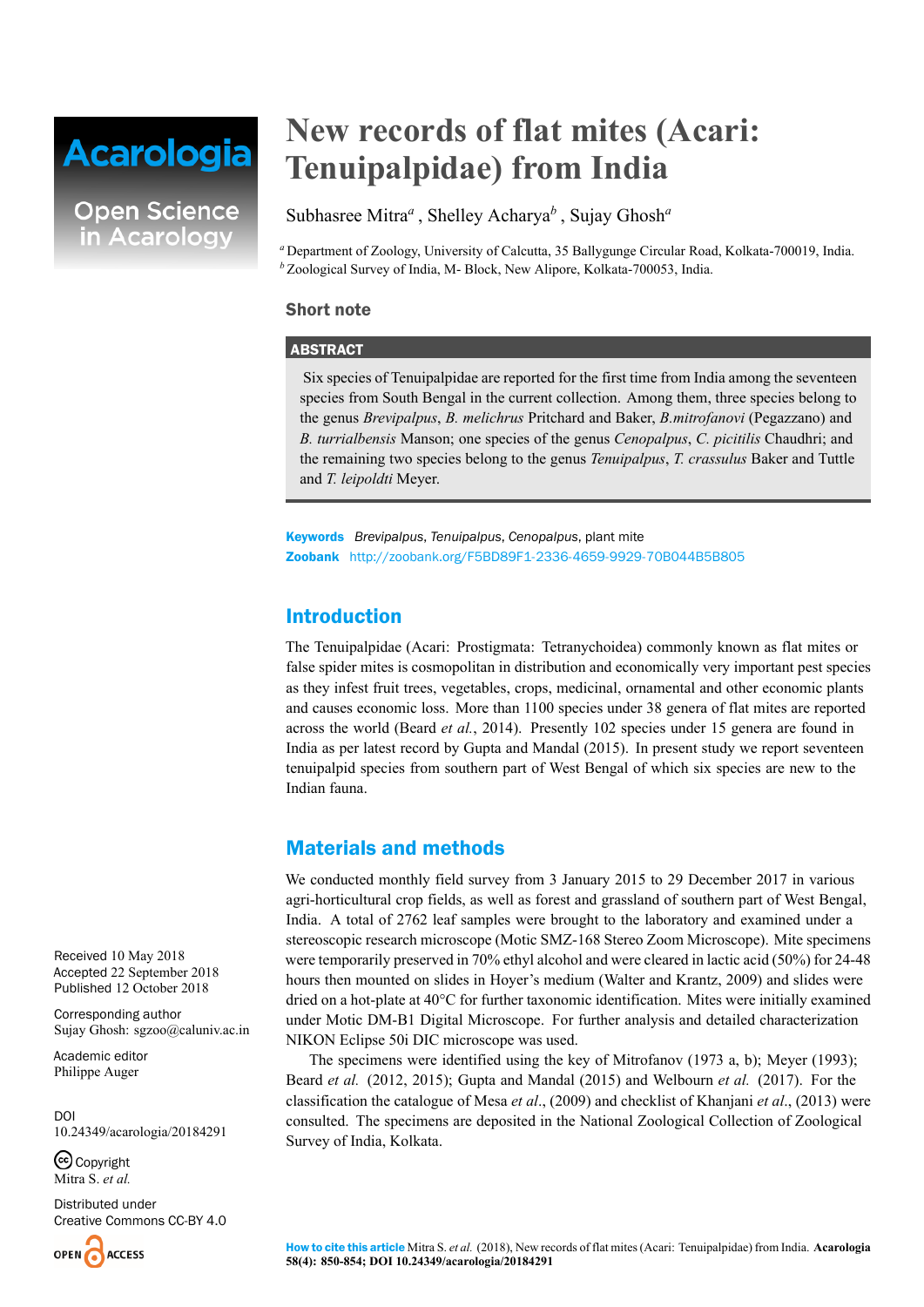## **Results**

#### Genus *Brevipalpus* Donnadieu

#### *Brevipalpus californicus* (Banks, 1904)

**Material examined** —  $7\frac{}{}{}$  and  $3\frac{}{}{}$ , Sonarpur [22.4491° N, 88.3915° E], South 24 Parganas, West Bengal on *Nerium oleander* L. 11 April 2015, coll. Subhasree Mitra. 4♀, Duttapukur [22.7712° N, 88.5444° E], North 24 Parganas, West Bengal on *Carica papaya* L. 31 August 2015, coll. Subhasree Mitra.  $3\sqrt{2}$  and  $1\sqrt{2}$ , Kulpi [22.0815° N, 88.2449° E], South 24 Parganas, West Bengal on *Alstonia scholaris* (L.) R. Br. 16 March 2016, coll. Subhasree Mitra. 3♀ and 2♂, Taki [22.5864° N, 88.9079° E], North 24 Parganas, West Bengal on *Jasminum grandiflorum* L. 24 October 2017, coll. Subhasree Mitra.

**Distribution** — California, India, Pakistan.

#### *Brevipalpus cucurbitae* Mohanasundaram, 1982

**Material examined** —  $3\sqrt{2}$  and  $1\sqrt{2}$ , Contai [21.7811°N, 87.7450°E], East Midnapore, West Bengal on *Cucurbita maxima* Duchesne, 12 March 2015, coll. Subhasree Mitra. 2♀ and 1♂, Arambag [22.8728°N, 87.7911°E], Hoogly, West Bengal on *Psidium guajava* L. 23 August 2015, coll. Subhasree Mitra.

**Distribution** — India.

#### *Brevipalpus essigi* Baker, 1949

**Material examined** —  $2\sqrt{2}$  and  $1\sqrt{3}$ , Narendrapur [22.4391°N, 88.3968°E], South 24 Parganas, West Bengal on *Theobroma cacao* L. 8 September 2016, coll. Subhasree Mitra. 4♀ and 2♂, Diamond Harbour [22.1987°N, 88.2023°E], South 24 Parganas, West Bengal on *Hibiscus rosa-sinensis* L. 30 March 2015, coll. Subhasree Mitra.

**Distribution** — California, India, Mexico.

#### *Brevipalpus euphorbiae* Mohanasundaram, 1982

**Material examined** — 1♀ and 1♂, Baharampur [24.0988°N, 88.2679°E], Murshidabad, West Bengal on *Croton* sp., 22 January 2016, coll. Subhasree Mitra. 2♀ and 1♂, Birati [22.6636°N, 88.4273°E], North 24 Parganas, West Bengal on *Terminalia chebula* Retz. 20 August 2015, coll. Subhasree Mitra.

**Distribution** — India.

#### *Brevipalpus lewisi* McGregor, 1949

**Material examined** — 5♀ and 1 §, Narendrapur [22.4391°N, 88.3968°E], South 24 Parganas, West Bengal on *Justicia adhatoda* L. 11 January 17, coll. Subhasree Mitra. 4♀ and 1♂, Joypur Forest [24.0162°N, 87.2562°E], Bankura, West Bengal on *Morus alba* L. 3 June 2015, coll. Subhasree Mitra. 3♀, Kalyani [22.9751° N, 88.4345° E], Nadia, West Bengal on *Conyza stricta* Willd. 13 May 2016, coll. Subhasree Mitra.

**Distribution** — California, India, Pakistan.

#### *Brevipalpus melichrus* Pritchard & Baker, 1952

**Material examined** — 5♀ and 2♂, Jayrambati [22.9253°N, 87.6149°E], Bankura, West Bengal on *Nyctanthes arbor-tristis* L. 1 June 2015, coll. Subhasree Mitra. 3♀ and 1♂, Kamarpukur [22.8976°N, 87.6556°E], Bankura, West Bengal on *Ocimum tenuiflorum* L.2 June 2015, coll. Subhasree Mitra.

**Distribution** — California, India.

**Remarks** — New record from India.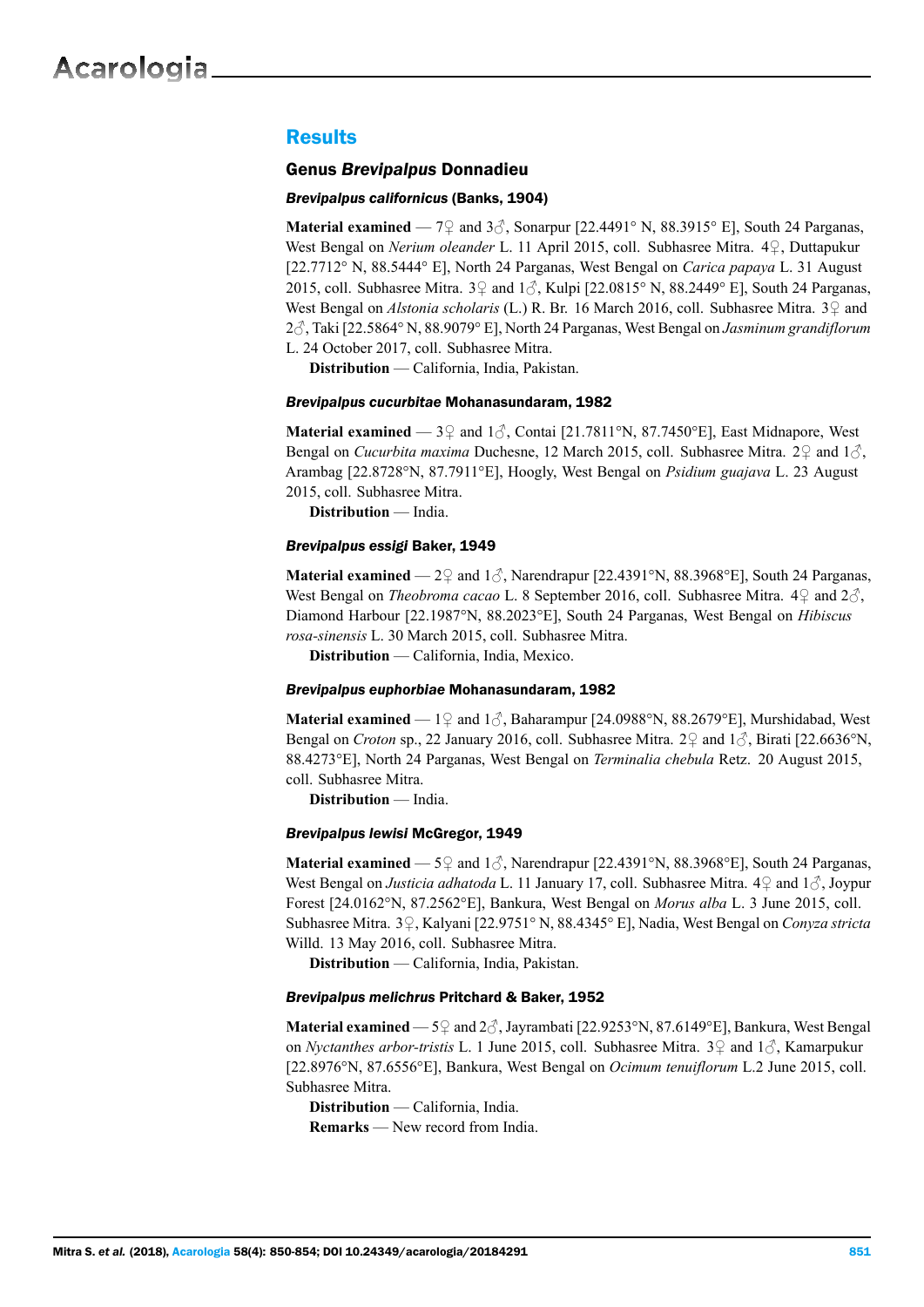#### *Brevipalpus mitrofanovi* (Pegazzano, 1975)

**Material examined** —  $6\frac{1}{2}$  and  $1\frac{3}{2}$ , Raidighi [22.0012°N, 88.4354°E], South 24 Parganas, West Bengal on *Rosa chinensis* Jacq. 8 June 2016, coll. Subhasree Mitra. 2♀ and 2♂, Kalikapur [22.5009°N, 88.3949°E], South 24 Parganas, West Bengal on *Citrus aurantiifolia* (Christm.) Swingle 11 April 2016, coll. Subhasree Mitra.

**Distribution** — India, Italy. **Remarks** — New record from India.

#### *Brevipalpus obovatus* Donnadieu, 1875

**Material examined** —  $4\frac{9}{4}$  and  $1\frac{3}{4}$ , Kakwip [21.8760° N, 88.1853° E], South 24 Parganas; West Bengal on *Cannabis indica* Lam. 28 May 2016, coll. Subhasree Mitra. 1♀ and 1♂, Bishnupur [23.0679° N, 87.3165° E], Bankura, West Bengal on *Ficus carica* L. 4 June 2015, coll. Subhasree Mitra. 2º and  $2\textdegree$ , Liluah [22.6171° N, 88.3191° E ], Howrah, West Bengal on *Citrus medica* L. 18 November 2016, coll. Subhasree Mitra. 6♀ and 2♂, Narendrapur [22.4391°N, 88.3968°E], South 24 Parganas, West Bengal on *Justicia adhatoda* L. 1 June 2015, coll. Subhasree Mitra.  $4\Omega$  and  $1\partial$ , Joypur Forest [24.0162°N,87.2562°E], Bankura, West Bengal on *Morus alba* L. 3 July 2015, coll. Subhasree Mitra. 3♀, Kalyani [22.9751° N, 88.4345° E], Nadia, West Bengal on *Conyza stricta* Willd. 13 May 2016, coll. Subhasree Mitra.

**Distribution** — Cosmopolitan.

#### *Brevipalpus phoenicis* Geijskes, 1939

**Material examined** —  $3\sqrt{2}$  and  $1\sqrt{2}$ , Raipur [22.4313° N, 88.2169° E], South 24 Parganas, West Bengal on *Musa sapientum* L*.* 9 January 2016, coll. Subhasree Mitra. 4♀ and 2♂, Raidighi [22.0012°N, 88.4354°E], South 24 Parganas, West Bengal on *Lantana camara* L.19 February 2017, coll. Subhasree Mitra. 2 $\varphi$  and  $2\vartheta$ , Hatibagan [22.5975° N, 88.3707° E], Kolkata, West Bengal on *Clerodendrum indicum* (L.) Kuntze 26 March 2015, coll. Subhasree Mitra. 4♀ and 1♂, Canning [22.3104°N, 88.6579°E], South 24 Parganas, West Bengal on *Carica papaya* L. 19 May 2016, coll. Subhasree Mitra.  $3\sqrt{2}$  and  $2\sqrt{2}$ , Lake Town [22.6070°N, 88.4028°E], Kolkata, West Bengal on *Carica papaya* L. 21 February 2017, coll. Subhasree Mitra.

**Distribution** Cosmopolitan.

#### *Brevipalpus rica* Chaudhri, 1972

**Material examined** —  $3\frac{6}{7}$  and  $2\frac{7}{10}$ , Joypur Forest [24.0162°N, 87.2562°E], Bankura, West Bengal on *Tecoma grandis* Kraenzl. 4 June 2015, coll. Subhasree Mitra. 5♀ and 1♂, Narendrapur [22.4391°N, 88.3968°E], South 24 Parganas, West Bengal on *Momordica charantia* L. 12 September 2016, coll. Subhasree Mitra.

**Distribution** — India, Pakistan.

#### *Brevipalpus turrialbensis* Manson, 1963

**Material examined** — 2♀, Narendrapur [22.4391°N, 88.3968°E], South 24 Parganas, West Bengal on *Momordica cochinchinensis* (Lour.) Spreng. 3 February 2015, coll. Subhasree Mitra. 1♀, Dumurjola [22.5958°N, 88.2639°E], Howrah, West Bengal on *Setaria paniculifera* (Steud.) E. Fourn. 24 December 2016, coll. Subhasree Mitra. 1♀, Bandel [22.9274°N,88.3773°E], Hooghly, West Bengal on *Barleria cristata* L. 6 February 2017, coll. Subhasree Mitra.

**Distribution** — Costa Rica, India.

**Remarks** — New record from India.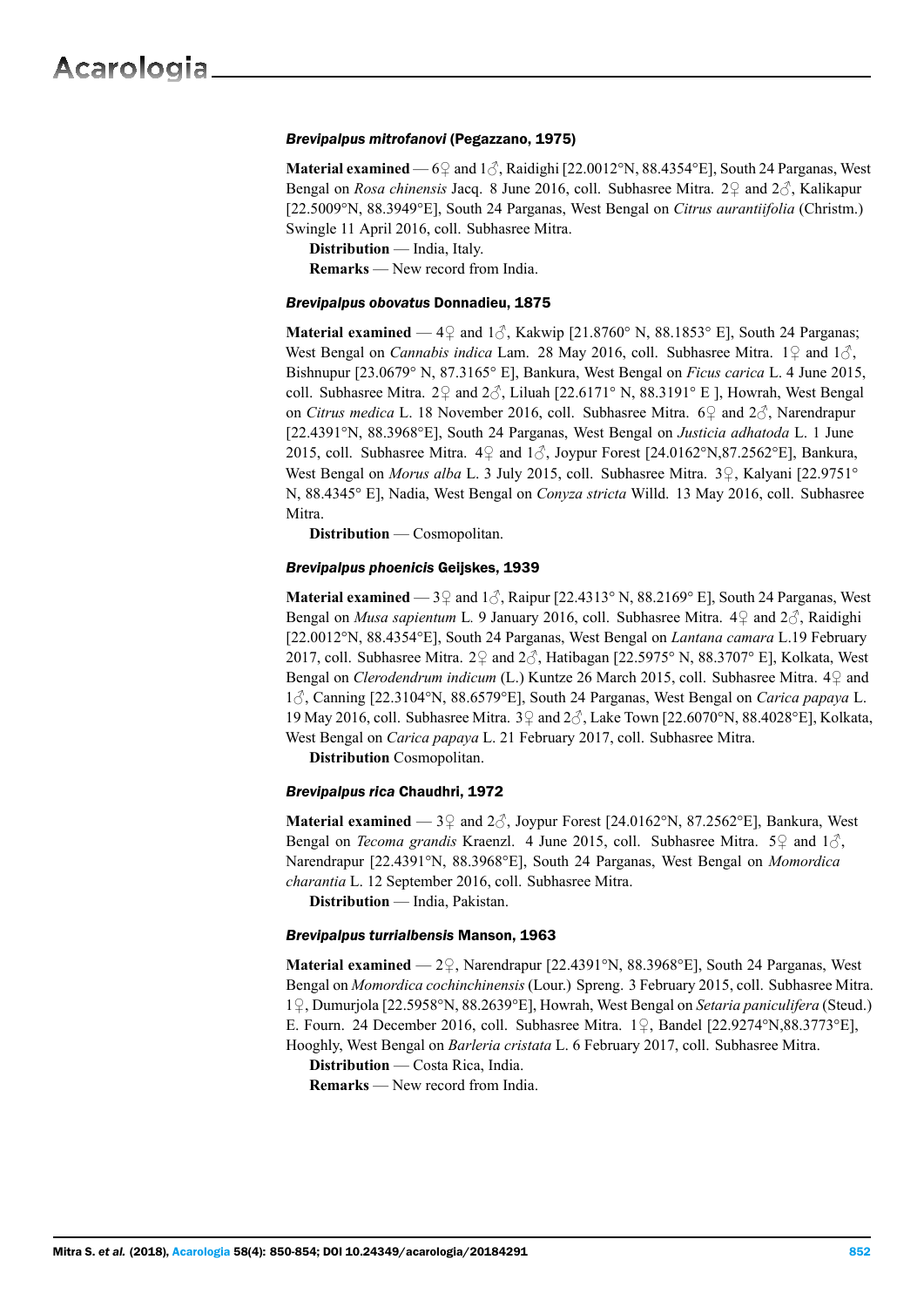#### Genus *Cenopalpus* Pritchard & Baker

#### *Cenopalpus picitilis* (Chaudhri, 1971)

**Material examined** —  $4\frac{1}{2}$  and  $2\frac{3}{2}$ , Joypur Forest [24.0162°N, 87.2562°E], Bankura, West Bengal on *Syzygium jambolanum* (Lam.) DC. 4 July 2015, coll. Subhasree Mitra. 6 $\varphi$  and 3 $\varphi$ , Narendrapur [22.4391°N, 88.3968°E], South 24 Parganas, West Bengal on *Justicia adhatoda* L. 22 November 2016, coll. Subhasree Mitra.

**Distribution** — Pakistan, India.

**Remarks** — New record from India.

#### Genus *Tenuipalpus* Donnadieu

#### *Tenuipalpus bassaie* Mohanasundaram, 1988

**Material examined** —  $3\sqrt{2}$  and  $1\sqrt{3}$ , Narendrapur [22.4391°N, 88.3968°E], South 24 Parganas, West Bengal on *Hibiscus rosa-sinensis* L. 13 February 2016, coll. Subhasree Mitra. **Distribution** — India.

#### *Tenuipalpus crassulus* Baker and Tuttle, 1972

**Material examined** —  $4\degree$  and  $1\degree$ , Barasat [22.7228°N, 88.4806°E], North 24 Parganas, West Bengal on *Hibiscus rosa sinensis* L. 11 July 2016, coll. Subhasree Mitra. 3♀ and 1♂, Dumdum [22.6471°N, 88.4317°E], Kolkata, West Bengal on *Aegle marmelos* (L.) Corrêa 24 March 2017, coll. Subhasree Mitra.

**Distribution** — Guatemala, India, Netherland, Washington. **Remarks** — New record from India.

#### *Tenuipalpus crassus* Andre, 1953

**Material examined** —  $2\frac{9}{5}$  and  $1\frac{3}{5}$ , Joynagar-Majilpur [22.49716°N, 88.68081°E], South 24 Parganas, West Bengal on *Garcinia indica* (Thouars) Choisy 23 March 2017, coll. Subhasree Mitra.

**Distribution** — France, India.

#### *Tenuipalpus leipoldti* Meyer, 1993

**Material examined** —  $2\frac{9}{7}$  and  $1\frac{7}{10}$ , Barrackpore [22.7674°N, 88.3883°E], North 24 Parganas, West Bengal on *Rosa indica* L.18 May 2016, coll. Subhasree Mitra. 3♀, Garden Reach [22.5335°N, 88.2996°E], Kolkata, West Bengal on *Ficus hispida* L.f. 27 February 2017, coll. Subhasree Mitra.

**Distribution** — India, South Africa. **Remarks** — New record from India.

#### *Tenuipalpus leptadeniaei* Mohanasundaram, 1995

**Material examined** — 2♀, Digha [21.6266° N, 87.5074° E], East Midnapore, West Bengal on *Leptadenia reticulata* (Retz.) Wight and Arn. 19 May 2017, coll. Subhasree Mitra. **Distribution** — India.

## Acknowledgements

The authors are thankful to the Director, Zoological Survey of India, Kolkata and indebted to the Head, Department of Zoology, University of Calcutta for providing laboratory and infrastructural facilities to conduct this work. We are grateful to the anonymous reviewers for their valuable suggestions for improvement of the manuscript. The work has been supported by DST-FIST, UGC/UPE-II facilities. Our sincere gratitude to Dr. S.K Gupta, former Emeritus Scientist of MoEF and DST, Govt. of India, for his guidance in identification.